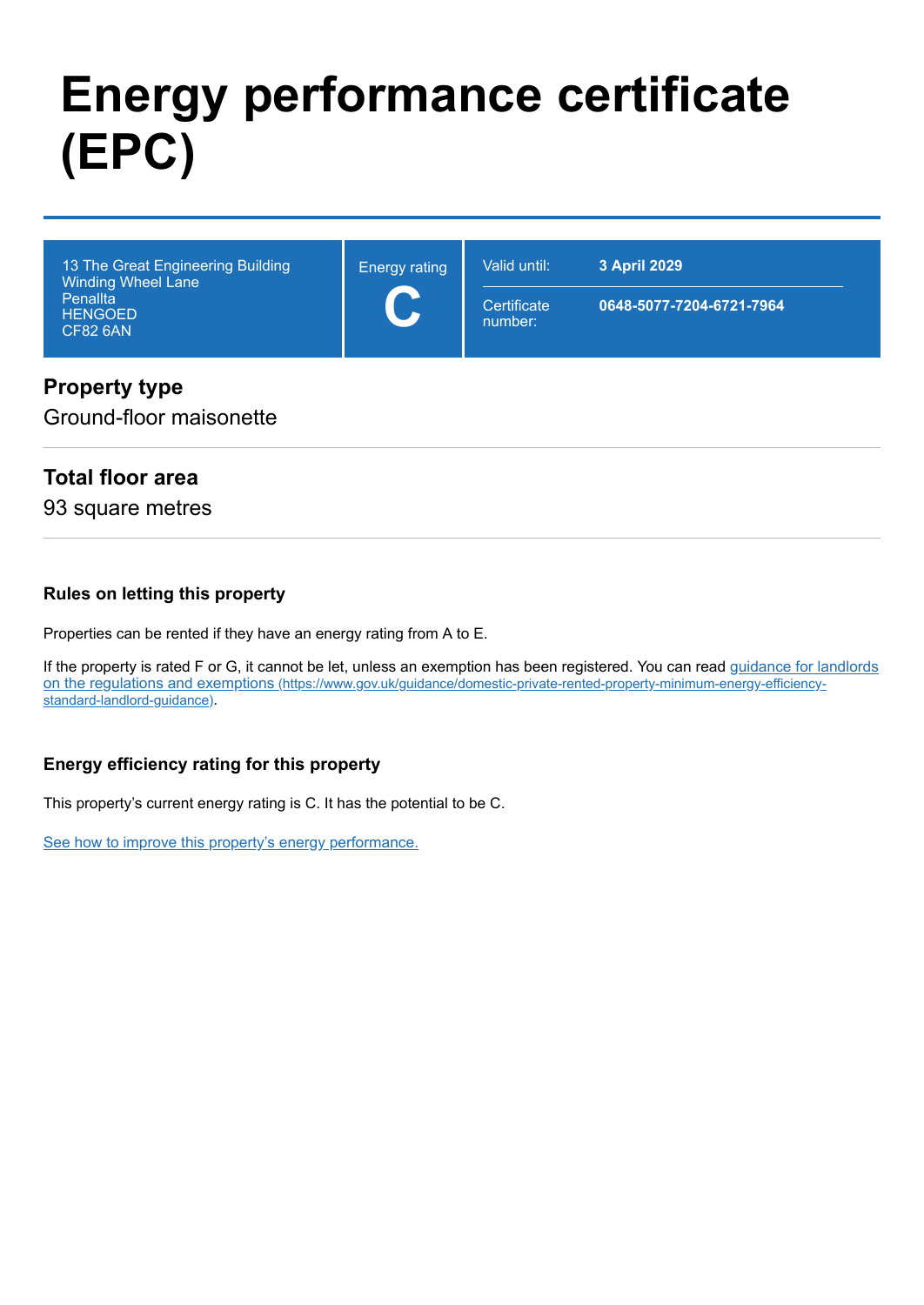| <b>Score</b> | <b>Energy rating</b> | <b>Current</b> | <b>Potential</b> |
|--------------|----------------------|----------------|------------------|
| $92 +$       |                      |                |                  |
| 81-91        | В                    |                |                  |
| 69-80        | C                    | 80   C         | 80   C           |
| 55-68        |                      |                |                  |
| 39-54        | Е                    |                |                  |
| $21 - 38$    | F                    |                |                  |
| $1 - 20$     | Q                    |                |                  |

The graph shows this property's current and potential energy efficiency.

Properties are given a rating from A (most efficient) to G (least efficient).

Properties are also given a score. The higher the number the lower your fuel bills are likely to be.

For properties in England and Wales:

- the average energy rating is D
- the average energy score is 60

#### **Breakdown of property's energy performance**

This section shows the energy performance for features of this property. The assessment does not consider the condition of a feature and how well it is working.

Each feature is assessed as one of the following:

- very good (most efficient)
- good
- average
- poor
- very poor (least efficient)

When the description says "assumed", it means that the feature could not be inspected and an assumption has been made based on the property's age and type.

| Feature | <b>Description</b>                                  | Rating |
|---------|-----------------------------------------------------|--------|
| Wall    | Granite or whinstone, as built, insulated (assumed) | Good   |
| Roof    | Pitched, insulated (assumed)                        | Good   |
| Window  | Fully double glazed                                 | Good   |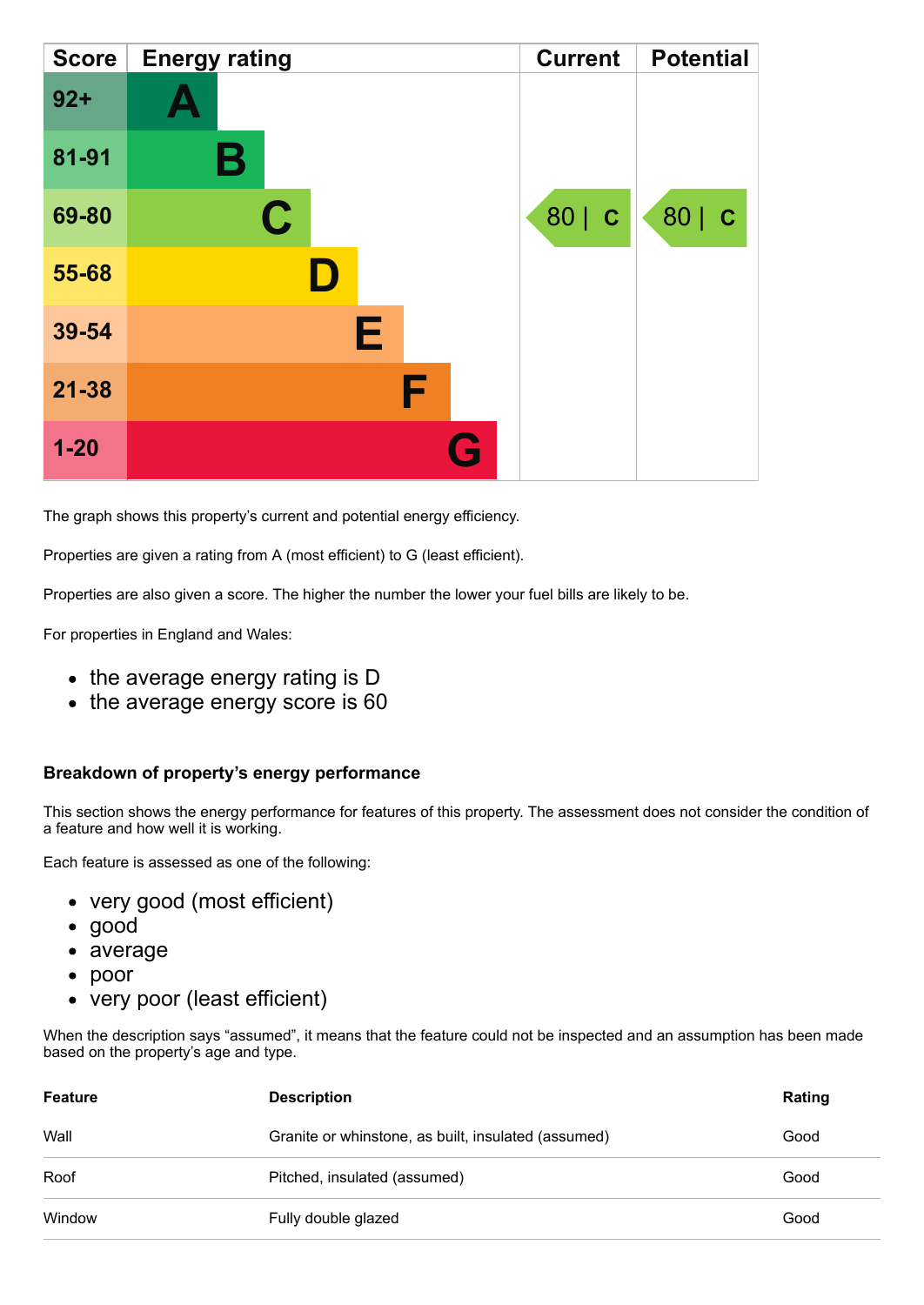| <b>Feature</b>       | <b>Description</b>                          | Rating    |
|----------------------|---------------------------------------------|-----------|
| Main heating         | Boiler and radiators, mains gas             | Good      |
| Main heating control | Programmer, room thermostat and TRVs        | Good      |
| Hot water            | From main system                            | Good      |
| Lighting             | Low energy lighting in 86% of fixed outlets | Very good |
| Floor                | Solid, insulated (assumed)                  | N/A       |
| Secondary heating    | None                                        | N/A       |

# **Primary energy use**

The primary energy use for this property per year is 120 kilowatt hours per square metre (kWh/m2).

What is primary energy use?

#### **Environmental impact of this property**

One of the biggest contributors to climate change is carbon dioxide (CO2). The energy used for heating, lighting and power in our homes produces over a quarter of the UK's CO2 emissions.

## **An average household produces**

# **This property produces**

2.0 tonnes of CO2

6 tonnes of CO2

# **This property's potential production**

2.0 tonnes of CO2

By making the [recommended changes,](#page-3-0) you could reduce this property's CO2 emissions by 0.0 tonnes per year. This will help to protect the environment.

Environmental impact ratings are based on assumptions about average occupancy and energy use. They may not reflect how energy is consumed by the people living at the property.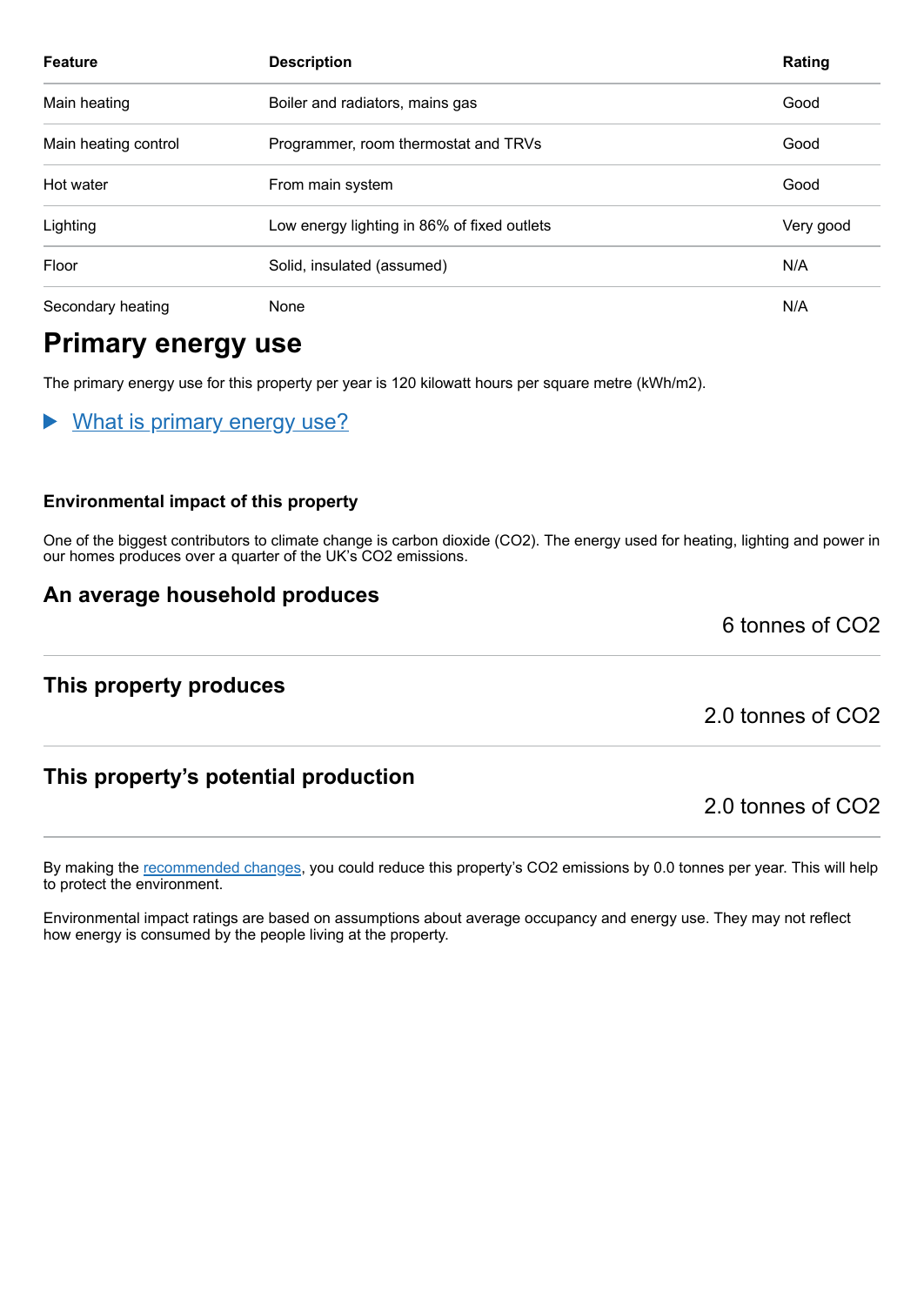#### <span id="page-3-0"></span>**How to improve this property's energy performance**

The assessor did not make any recommendations for this property.

Simple Energy Advice has guidance on improving a property's energy use. [\(https://www.simpleenergyadvice.org.uk/\)](https://www.simpleenergyadvice.org.uk/)

Potential energy rating **C**

# **Paying for energy improvements**

[Find energy grants and ways to save energy in your home.](https://www.gov.uk/improve-energy-efficiency) (https://www.gov.uk/improve-energy-efficiency)

**Estimated energy use and potential savings**

**Estimated yearly energy cost for this property**

# **Potential saving**

£0

£496

The estimated cost shows how much the average household would spend in this property for heating, lighting and hot water. It is not based on how energy is used by the people living at the property.

The estimated saving is based on making all of the recommendations in [how to improve this property's energy performance.](#page-3-0)

For advice on how to reduce your energy bills visit Simple Energy Advice [\(https://www.simpleenergyadvice.org.uk/\)](https://www.simpleenergyadvice.org.uk/).

# **Heating use in this property**

Heating a property usually makes up the majority of energy costs.

## **Estimated energy used to heat this property**

## **Space heating**

4192 kWh per year

## **Water heating**

2206 kWh per year

# **Potential energy savings by installing insulation**

The assessor did not find any opportunities to save energy by installing insulation in this property.

You might be able to receive Renewable Heat Incentive payments [\(https://www.gov.uk/domestic-renewable-heat-incentive\)](https://www.gov.uk/domestic-renewable-heat-incentive). This will help to reduce carbon emissions by replacing your existing heating system with one that generates renewable heat. The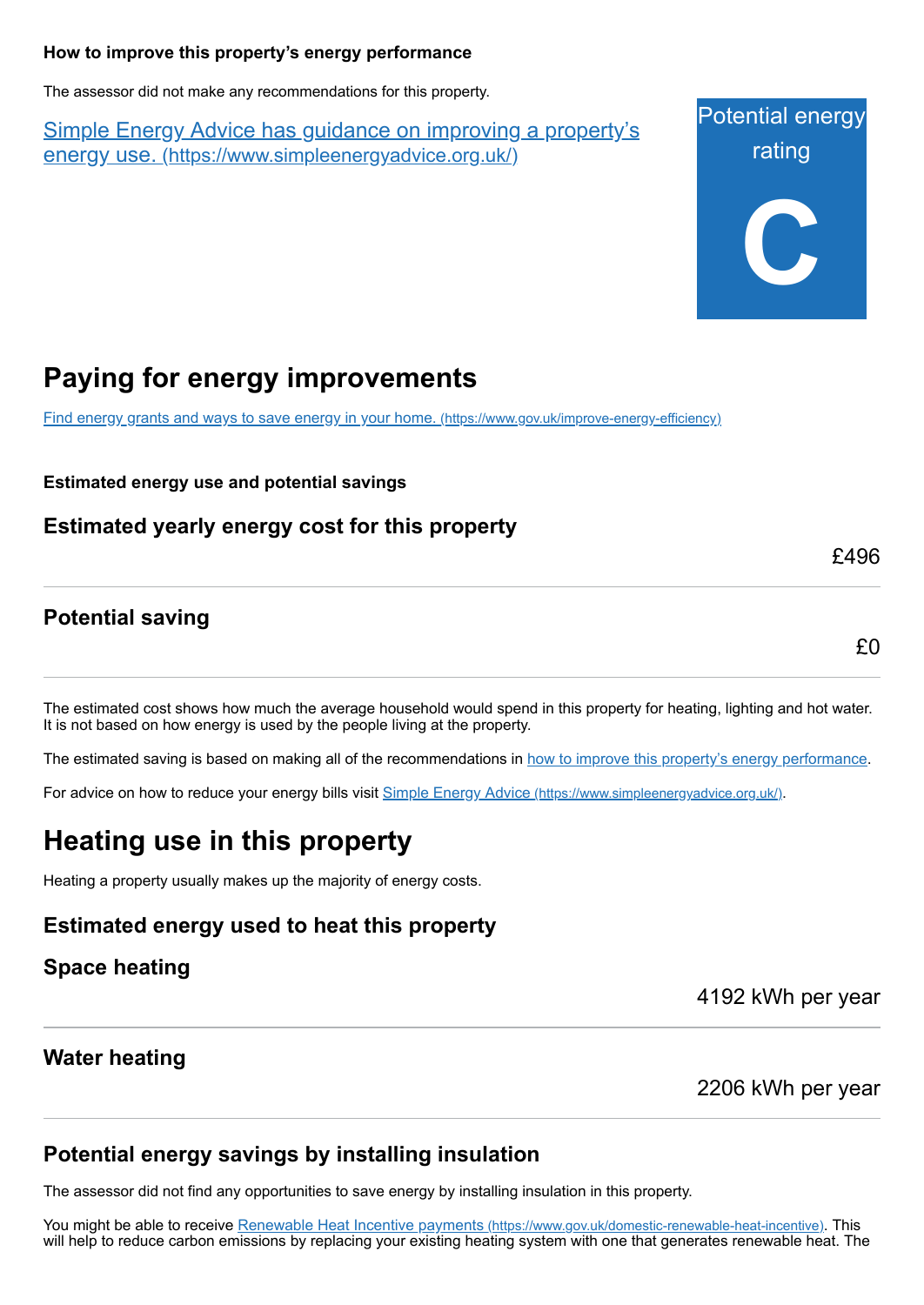estimated energy required for space and water heating will form the basis of the payments.

#### **Contacting the assessor and accreditation scheme**

This EPC was created by a qualified energy assessor.

If you are unhappy about your property's energy assessment or certificate, you can complain to the assessor directly.

If you are still unhappy after contacting the assessor, you should contact the assessor's accreditation scheme.

Accreditation schemes are appointed by the government to ensure that assessors are qualified to carry out EPC assessments.

# **Assessor contact details**

#### **Assessor's name** Nicholas Davies

## **Telephone**

07727995976

### **Email**

[nicktdavies@hotmail.com](mailto:nicktdavies@hotmail.com)

# **Accreditation scheme contact details**

# **Accreditation scheme** Quidos Limited

## **Assessor ID**

QUID206854

#### **Telephone**

01225 667 570

# **Email**

[info@quidos.co.uk](mailto:info@quidos.co.uk)

# **Assessment details**

# **Assessor's declaration** No related party

**Date of assessment**